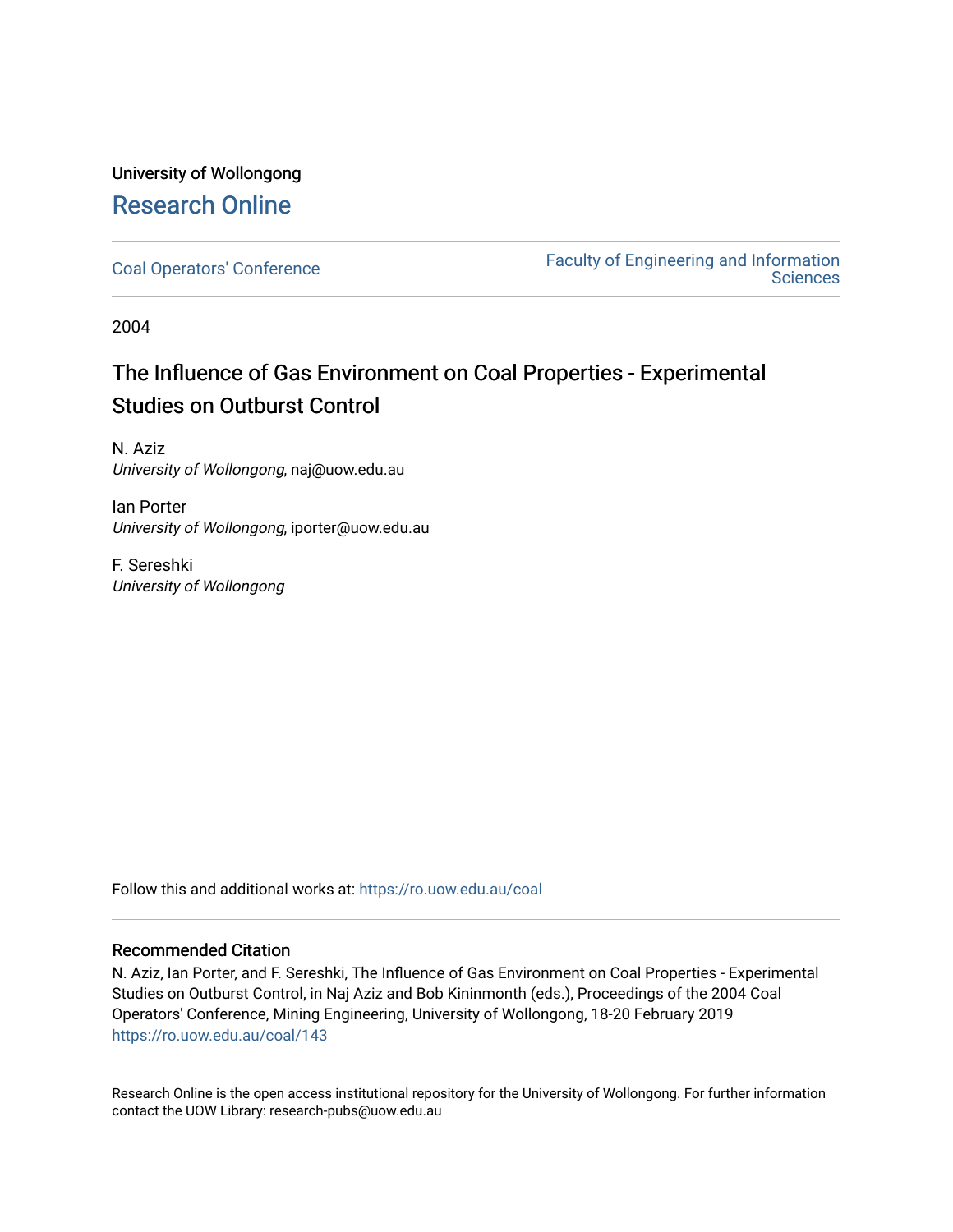# **THE INFLUENCE OF GAS ENVIRONMENT ON COAL PROPERTIES - EXPERIMENTAL STUDIES ON OUTBURST CONTROL**

## Naj Aziz $^1$ , Ian Porter $^1$  and Farhang Sereshki $^1$

*ABSTRACT*: The volumetric changes in the coal matrix (Coal Shrinkage) and permeability properties under various gas environment conditions were studied in the laboratory. The shrinkage and permeability of coal were examined with respect to changing gas type and confining pressures. The shrinkage tests were carried out in high -pressure bombs while the permeability study was conducted in a specially constructed high pressure chamber. Methane (CH4), carbon dioxide(CO<sub>2</sub>), nitrogen (N<sub>2</sub>) and a 50% mixture of CO<sub>2</sub>/CH<sub>4</sub> gas were used in the study. The tests showed that under different pressure levels gas type affected permeability and shrinkage characteristics of coal.

### **INTRODUCTION**

The composition of the gas stored in coal is highly variable, ranging from pure methane to pure carbon dioxide. These variations are mainly related to the geological structure and depth of the coal deposit. The matrix structure of coal is characterized by both micropores <2 nm and macropores >50 nm in size. The storage of methane in coal structure occurs in two different forms, firstly by sorption into pores and microfractures, and free gas. Almost 95% of stored gas in coal is in the adsorbed state as a monomolecular layer on the surfaces of fissures cracks and cleavages and only a small percentage (<5%) is in free state.The level and easiness of gas sorption from coal seams is influenced by moisture, temperature, structure, porosity and a permeability of coal. Methane and other gases will flow out of the coal pores if there is a pressure gradient acting as a driving force. However, the easiness of gas removal from coal is dependent upon the type of the gas and coal petrography and according to Bartosiewicz and Hargraves (1985) coal has higher a permeability to methane than to carbon dioxide.

Another aspect of gas removal from coal is coal matrix volume change. According to Gray (1987) the shrinkage of coal matrix associated to desorption opens up the cleats and results in an increase in coal permeability. Gray also noted that the degree of coal shrinkage with respect to overburden stresses can also influence coal porosity and permeability. Harpalani and Chen, (1992) showed that there was a linear relationship between the coal matrix volumetric strain and the quantity of gas released. Also St George and Barakat, (2001), in their studies on New Zealand coal, found that the shrinkage coefficients of coal matrix in  $CO<sub>2</sub>$  gas sorption was in excess of 4 times of CH4.

Clearly, their remains considerable interest in evaluating the permeability and coal matrix volume changes in Australian coals. Accordingly, the programme of study reported in this paper is intended to show the influence of gas type and pressure on both the coal permeability and the volumetric changes in an Australian coal. The tests were made under various gas types and gas pressure changes. The permeability and volume change experiments were conducted in separate apparatus specifically designed and constructed for each test.

### **COAL PERMEABILITY TESTS**

The permeability measurement of coal, under different loading conditions and gas type, was studied in purpose designed pressure chamber. A general schematic diagram of this apparatus is shown in Figure 1. Constructed at the University of Wollongong, the equipment incorporated facilities to carry out the following:

 $\overline{a}$ 

<sup>1</sup> School of Civil, Mining and Environmental Engineering, University of Wollongong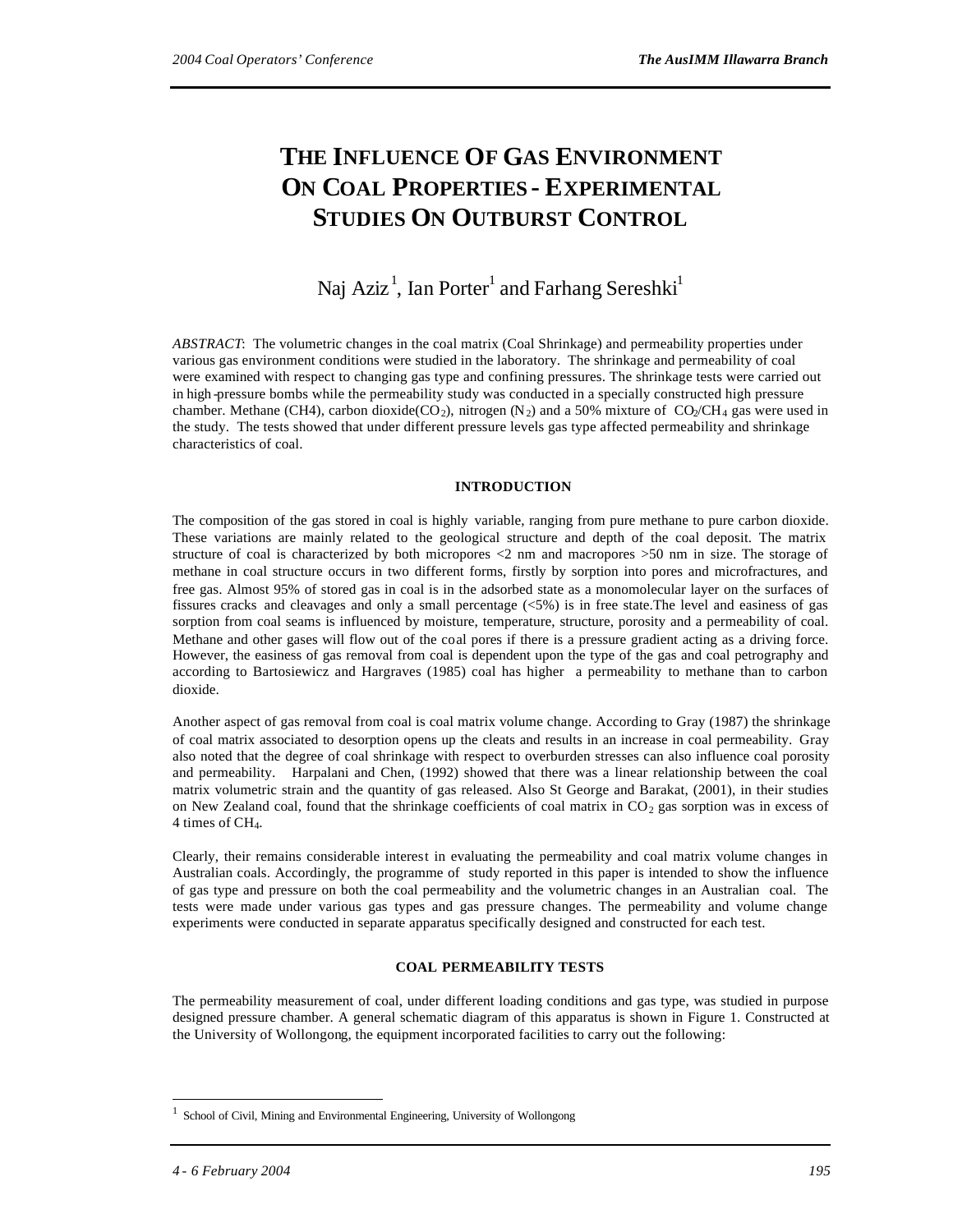- Apply and monitor axial load on coal samples placed in the pressure chamber.
- Monitor strain in coal by using strain gauges mounted on the sample.
- Charge and maintain circumferential ga s pressures around the coal sample, and
- Monitor gas flow rate through the coal at suction.

The gas pressure chamber consisted of a rectangular prism of cast iron with removable front and back plates. Its dimensions were 110 mm x 110 mm x 180 mm. The viewing windows were made of 20 mm thick glass in a cast iron frame. Access to the chamber was possible by unbolting the front steel frame with the glass window. A total of 24 bolts secured the frame to the chamber. The chamber was made leak proof by inserting packers between the frame and the box as well as fitting "O" rings around the loading shaft situated at the top of the chamber.



**Fig 1 - Schematic layout of the permeability test equipment**

Inside the gas pressure chamber were two load plates. The top plate was connected to the universal thrust socket via the central axis, which transferred the applied axial load to the sample. The bottom plate had a hemispherical, concave seat, which rested on a ball bearing at the top of a 40 kN capacity load cell. The bottom plate assemblage served first to transfer the load from the sample to the load cell, and also to pivot and align the coal sample in the event that the top and bottom surfaces of the coal sample specimen were not par allel. Lips on the loading plates prevented any lateral movement of the coal sample during testing.

The 54mm diameter, 50mm long core samples were first centrally drilled with a 5.6 mm hole. Two sets of axial and lateral strain gauges were mounted on the sides of each sample. The coal sample was then placed between the loading plates inside the pressure chamber and axially loaded. Loading of the coal sample was achieved via a universal torque. Gas was then charged into the sealed pressure chamber at a pressure of 3 MPa and maintained constant for a period of one week to allow the coal to be sufficiently saturated .The strain was recorded for this period. It was found that there was a little change in strain after this time. Change in the sample axial and lateral dimensions due to gas sorption were monitored by two sets of strain gauges. Once the sample was fully saturated, the release valve was opened and released gas passed through various flow meters of different flow rates consisting of (a) low flow range  $0-100$  ml/min, medium range  $(0-2 \text{ l/min})$  and high range (0-15 l/min). Information from load cell, strain gauges, flow meters and others were monitored in a data-taker data-logger connected to a PC Unit.

The programme of permeability tests consisted of testing each coal sample in a variety of mine gases and under different axial loading conditions and gas pressures. Figure 2. shows the sequence of changing gas pressures and sample loading conditions: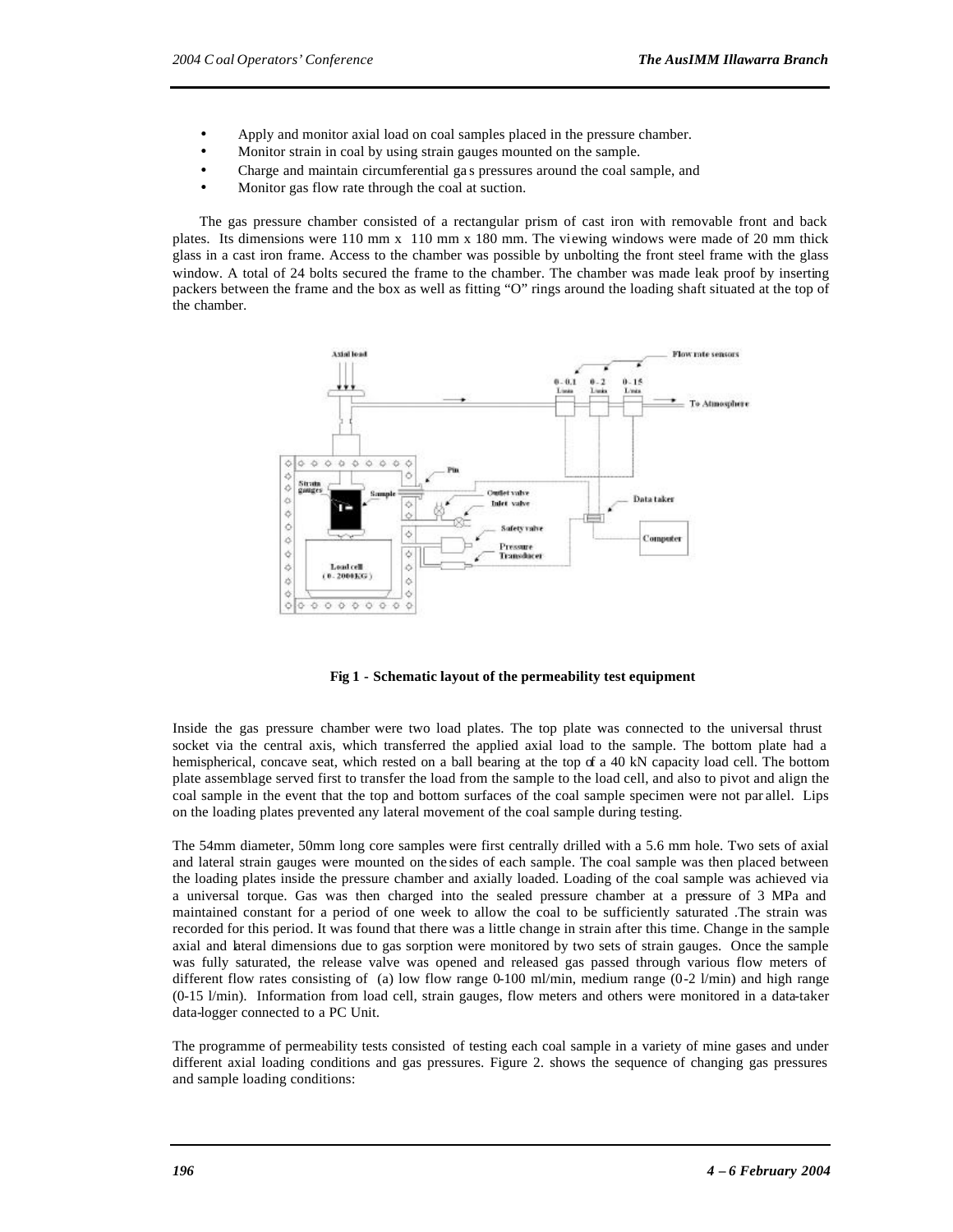

#### **Fig 2- Sequence of changing the pressure and load in the permeability test**

The permeability of the sample was calculated using the following Darcy's equation:

$$
K = \frac{nQln\left(\frac{r_o}{r_i}\right)}{p\ell(P_o^2 - P_u^2)}
$$

where:

 $K =$  permeability (Darcy)  $\ell =$  height of the sample (cm)  $Q$  = rate of flow of gas (cc/sec<sup>-1</sup>)  $r_0$  = external radius of sample (cm)  $P_u$  = absolute pressure in the outlet (bars)  $r_i$  = internal radius of sample (cm)  $\boldsymbol{m}$  = viscosity of CH<sub>4</sub> (0.001087)



#### **RESULTS**

Figures 3a –3d show the effect of changing the gas pressure (reciprocal) and axial loading conditions on the permeability of coal. Gases used for each test were nitrogen, then methane, carbon dioxide and  $CO<sub>2</sub>/CH<sub>4</sub> (50%,$ 50%)mixture.

As can be seen, the permeability of coal is highly stress-dependent. Permeability decreased with increasing stress in all gases tested. At the lower mean gas pressures levels the permeability reduction was much more than at higher pressures. It was also observed that the permeability of coal in nitrogen was more than methane (CH4), carbon dioxide and the  $CO_2/CH_4$  mixture. The lowest permeability was measured for  $CO_2$ , which was expected because of the higher adsorption capacity of coal to  $CO<sub>2</sub>$ . The adsorption of  $CO<sub>2</sub>$  takes place mainly in the internal surface of pores and cleats (cracks) of the coal martrix, resulting in lower flow rates. The adsorption capacity of coal for methane w as generally lower than carbon dioxide resulting a higher permeability conditions for methane. The permeability of coal to  $CO_2/CH_4$  (50/50 %) mixture was closer to the carbon dioxide than methane. According to Xue and Thomas (1995) varying the ratio of  $CO<sub>2</sub>CH<sub>4</sub>$  causes the permeability of coal to change. As it is shown in Figure 3 when the axial load was applied to the coal sample the permeability decreased accordingly as the movement of gas becomes restricted as a result of the applied mechanical load causing the cleats and fractures to tighten or closed (Tarasov, 1960).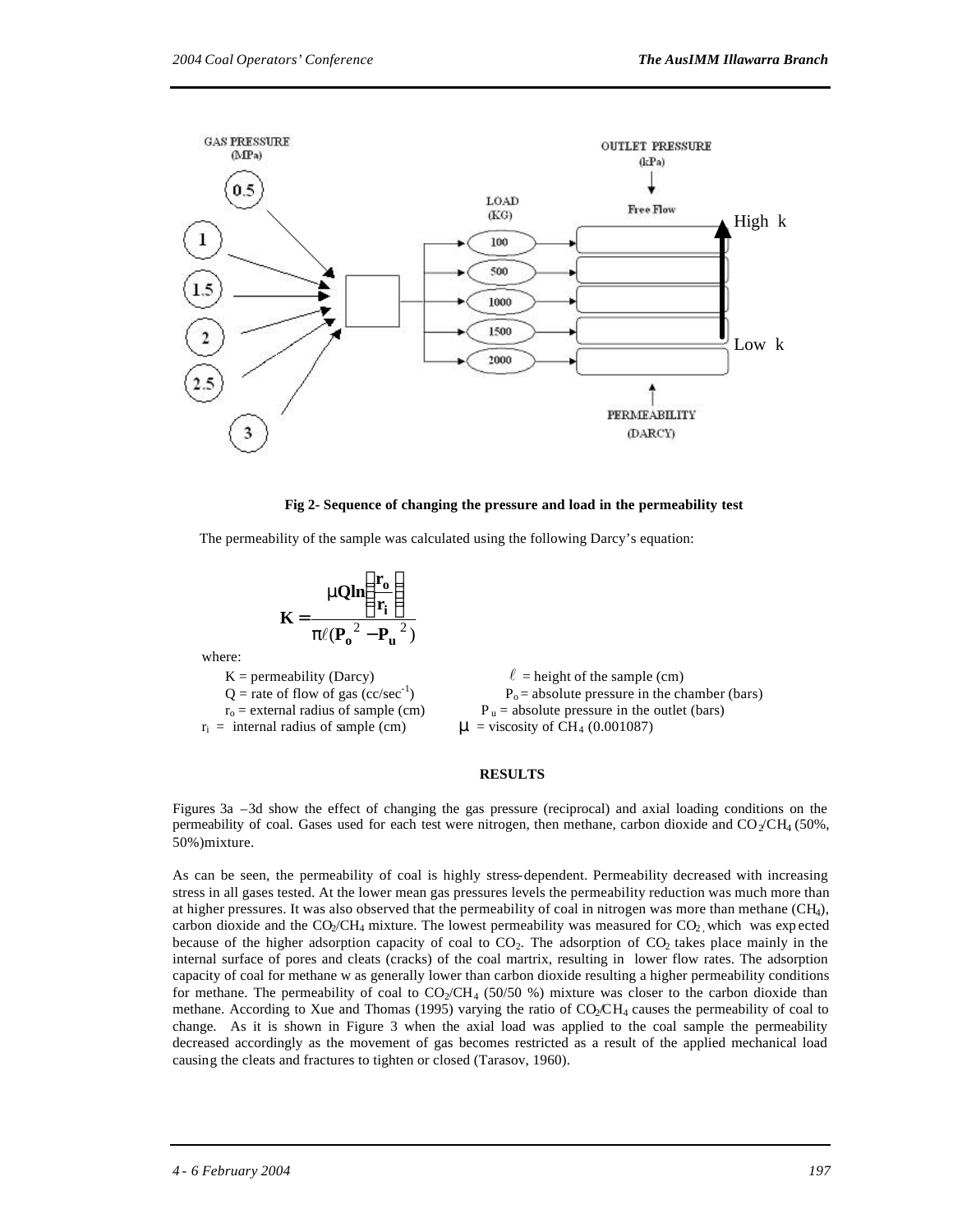

**Fig 3 - Effect of stress on permeability of coal in different gases**

#### **COAL SHRINKAGE TEST**

The volumetric change tests were carried out using a modified pressure bomb of the adsorption/desorption apparatus as described by Lama and Bartosiewics (1982), and later by Aziz and Ming-Li (1999). A pressure transducer, shown in Figure 4, was mounted on each bomb. Coal samples were sealed in gas bombs and pressurized to saturation level at 3 MPa. The sample containers (bombs) were immersed in a water bath, but were isolated from the water bath by copper sleeves to keep them dry. A thermostatically controlled water bath (with a stirrer) allowed the coal samples to be kept at the desired temperature (25  $^{\circ}$ C).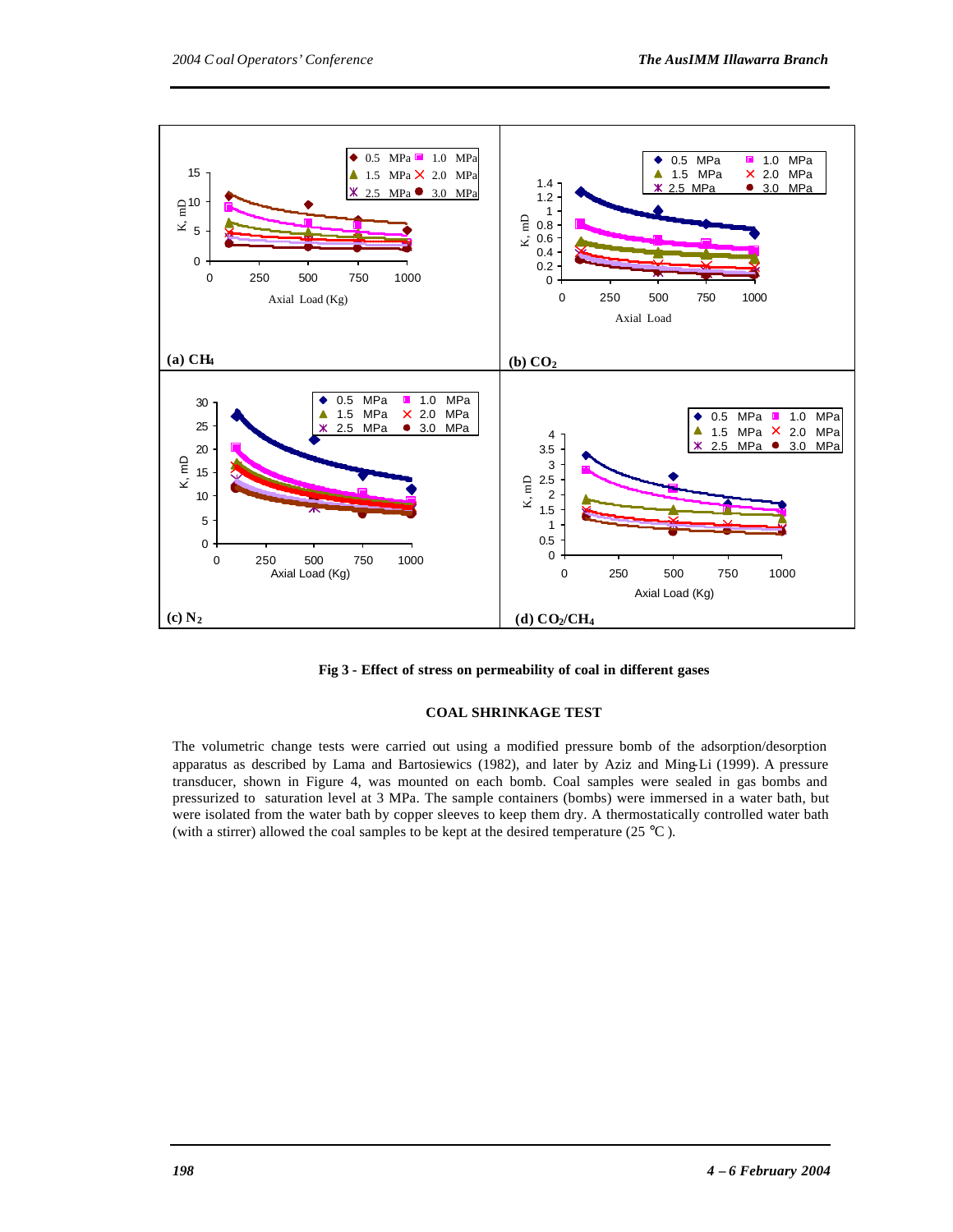

On the lid of each bomb two types of valves, an isolation and a quick release valve were connected to a gas supply cylinder via a manifold and pressure regulator. To evacuate the gas, a vacuum pump connected, to the manifold, applied suction to the line, expelling any residual gases or air from the system. With this approach, it was possible to bring the pressure to near zero absolute pressure. Pressure release valves enabled the control of pressure and regulated the pressure in each bomb. The whole system capacity was designed to ensure up to 3 MPa absolute pressure and a temperature up to  $40^{\circ}$ C. The bomb lid was attached to the body by six bolts with the bomb being sealed perfectly using an'O' ring in the top of the bomb. Before, the coal samples were placed in the bombs, four strain gauges were mounted on each sample surface to monitor axial and radial strains on coal size due to gas sorption. The mounting of the strain gauges was carried out in accordance with the International Society of Rock Mechanics (ISRM) standard. As shown in Figure 5, data was collected in a datataker (DT500), which later was connect ed to a PC for recording and analysing. Pressure meters were used to indicate the bombs inlet gas pressures.

Initially, one core sample was placed in each bomb and then vacuumed for the first 24 hours. The bomb was then charged with an appropriate gas type until a maximum pressure of 3 MPa was reached. Once coal was saturated, the gas was then discharged at incremental steps of 0.5 MPa, and the changes in the volume of coal was monitored and recorded in a PC. There were intervals of 2 hours between pressure changes. After finishing one set of tests for a gas type, the bomb was evacuated and the same procedure was repeated for other gases.

Changes in the volume of coal matrix were calculated using the average of the two strains in the axial and radial directions. The shrinkage coefficient ( $C_m$ ), is defined as the rate of change of coal matrix volume to the change in gas pressure and is given by (Harpalani and Chen,1997):

$$
C_m = \frac{1}{V_m} \left( \frac{dV_m}{dP} \right)
$$

where:

 $V_m$  = Matrix volume  $(m^3)$  $dV_m$  = Change in volume (m<sup>3</sup>)<br>  $dP$  = Change in applied pressure (MPa)  $(m^3)$  $dP$  = Change in applied pressure  $C_m$  = Shrinkage coefficient (MPa<sup>-1</sup>)  $(MPa^{-1})$ 

The influence of an incremental reduction of gas pressures on a pressurized coal sample of 3 MPa, for Burton coals are shown in Figure 6. The trend in incremental increase in coal column as a result of gas pressure drop is shown. As in pressurization, the level of volume change is greatest in a carbon dioxide environment, followed by the 50% mixture  $CO_2/CH_4$ , then CH<sub>4</sub> and then N<sub>2</sub> gas.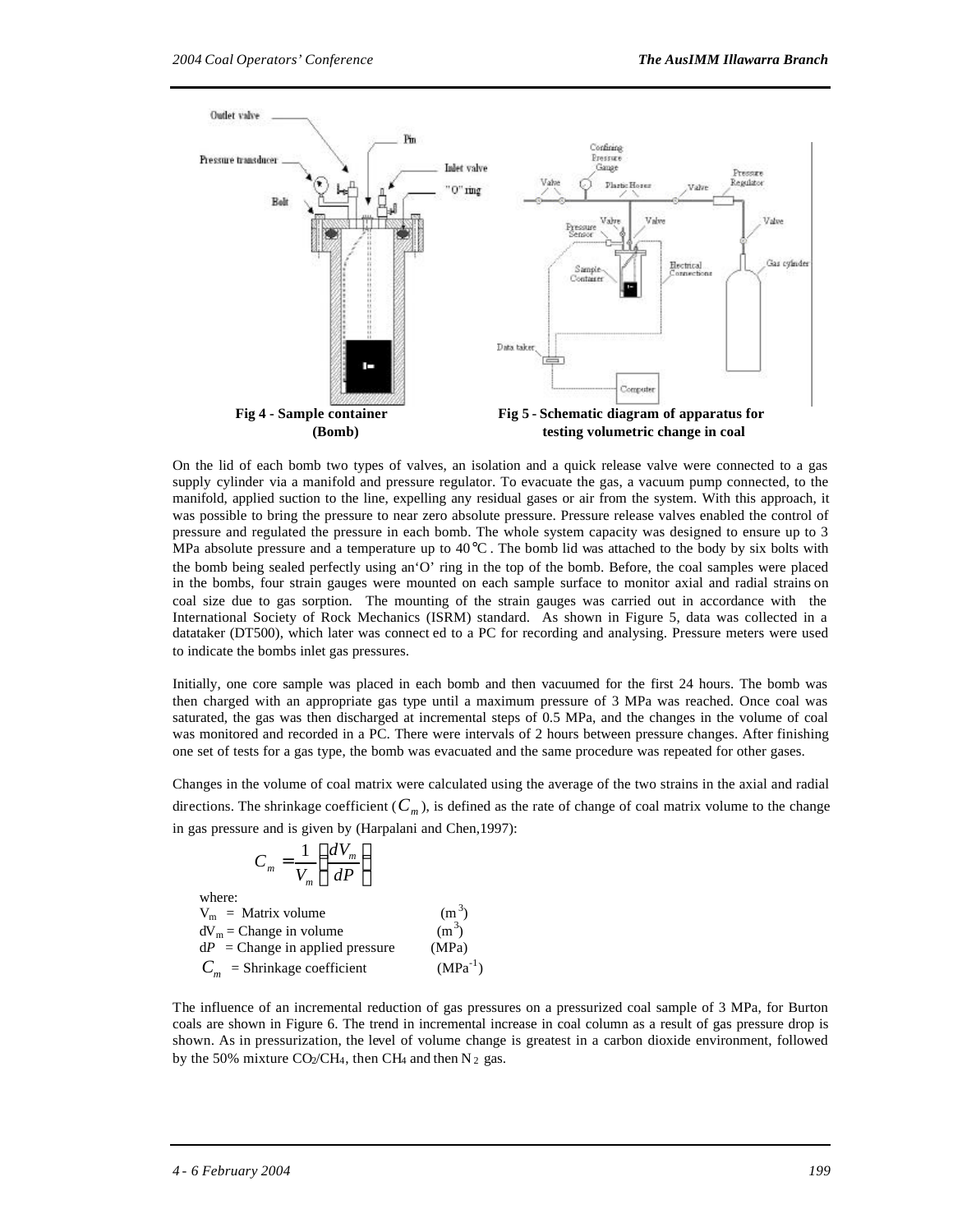#### **RESULTS**

Figure 6 shows the relationship between applied gas pressure and volumetric change in coal. The coal sample was initially charged to a maximum pressure of 3 MPa. The changes in coal volume were monitored in increments of 0.5 MPa. As can be seen, the reduction in coal volume is different for different gas medium. A minimal change in coal volume was measured with nitrogen while a  $CO<sub>2</sub>$  environment produced the highest volume change. Obviously, the influence of  $CO_2$  reflects an strong affinity of the gas for coal. As coal adsorbs  $CO<sub>2</sub>$  more strongly than methane, it is thus likely the high rate of gas storage in coal is accommodated with the increase in coal volume. Clearly the change in coal volume can be more than five fold in  $CO<sub>2</sub>$  in comparison with the methane environment. The relative change in coal volume in mixed  $CO_2/CH_4$  environment is between pure  $CH_4$  and  $CO_2$ , but the mixture proportions influenced the degree of volume change.

#### **CONCLUSIONS**

The experimental study reported in this paper has demonstrated that increasing stress tends to close the cleats and reduce permeability within the coal. Also, the degree of influence is dependent on gas type and pressure. Permeability of coal was found to be highest in nitrogen and lowest in  $CO<sub>2</sub>$  gas. Coal samples have been shown to expand on gas sorption and shrink during gas desorption. The level of coal shrinkage was affected by gas type and pressure. Carbon dioxide gas appears to cause the highest volume change and nitrogen has the least effect. This is understandable in view of the fact that coal has higher affinity for carbon dioxide gas than other gases tested. Obviously, the changes to coal permeability and volume are likely to be different for different coals and this issue is currently the subject of an ongoing research by the authors.



**Fig 6 - Volumetric strain for different gases and pressure re ductions at increments of 0.5 MPa**

#### **ACKNOWLEDGEMENTS**

The financial support provided by the Ministry of Science, Research and Technology of the Iranian Government and Shahrod University of Technology is acknowledged. Acknowledgment is also extended to each of Alan Grant, Ian Laird, Bob Rowland and Nick Mackie, the technical staff, School of Civil, Mining and Environmental Engineering, Faculty of Engineering, University Of Wollongong. The authors also wish to acknowledge the support provided by the management and staff of North Goonyella mine, Queensland, Australia in providing coal samples for the experimental work in this project.

#### **REFERENCES**

- Aziz, N. I. And Ming-Li, W. (1999) The effect of sorbed gas on the strength of coal-an experimental study, *Geotechnical and Geological Engineering*, Vol. 17, pp. 387-402.
- Bartosiewicz, H and Hargraves, A.J, (1985), Gas properties of Australian Coal, Proc. AusIMM, Vol 290 No.1, pp 71-77.